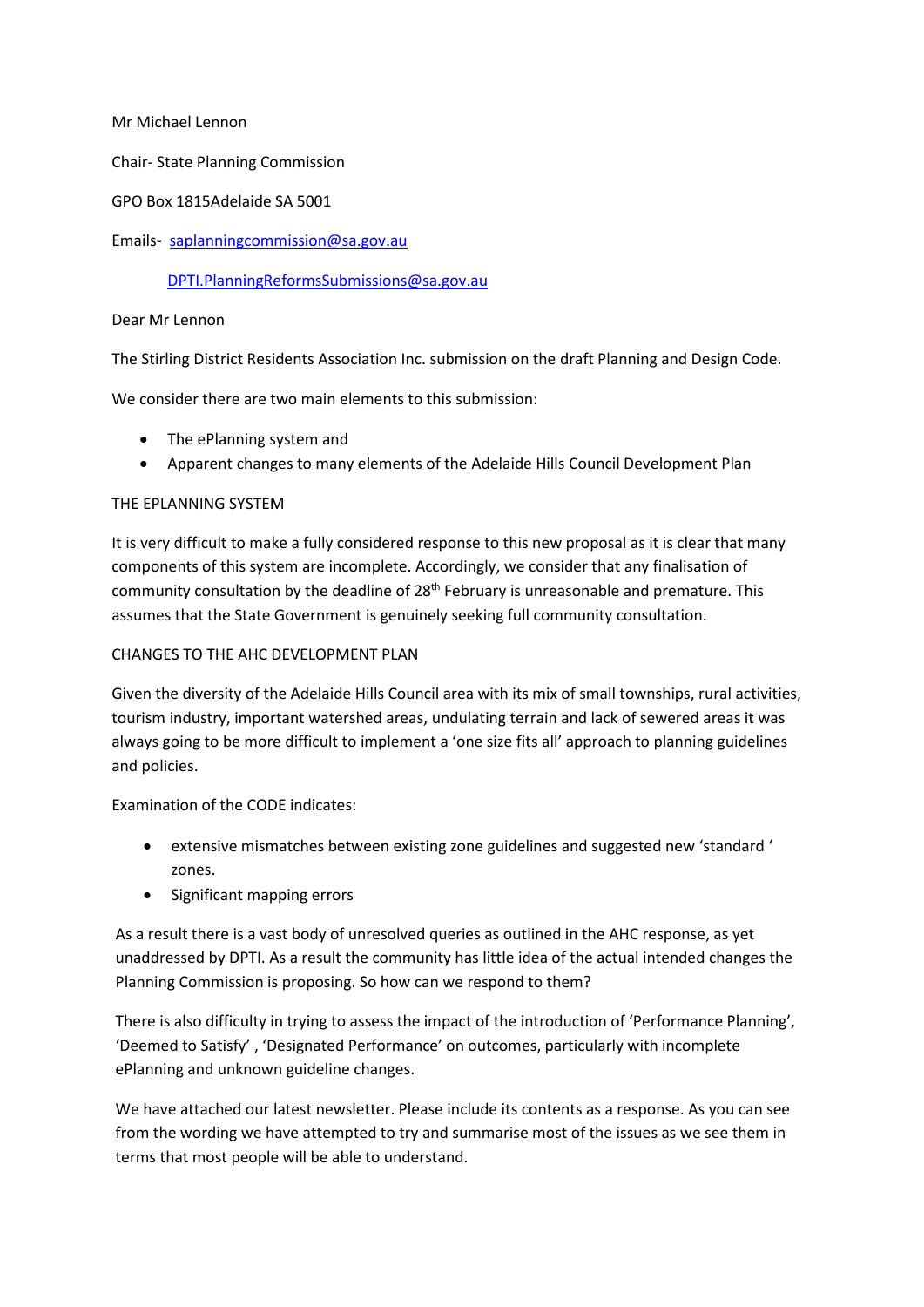There are two unique but important elements of the AHC Plan that should not be lost in any transition.

- The Median Rule, which is adequately explained in the AHC submission and
- The incentive for undercroft parking that was introduced by this organisation into the Stirling District Centre Plan. The current lack of a designated maximum site coverage guideline in the draft CODE prevents the use of this incentive. It was introduced as it has the following benefits;
	- $\circ$  The current Plan allows 20% more site coverage to compensate for the additional cost of undercroft work
	- o This is the highest rainfall area of the State and the key water catchment for dams including Mount Bold.
	- $\circ$  Uncovered sealed car parks result in maximum flood runoff of polluted water that cannot be collected.
	- o A covered car park reduces water pollution and enables retention water storage
	- o Undecroft car parking makes better use of space and affords more landscaping
	- o A better amenity for shoppers in both winter and summer

We trust that the community consultation will be extended to allow for consideration of what is actually intended both in terms of a working example of the eplanning system and the real proposed changes being sought, as opposed to errors.

Your Faithfullt

John Hill

Stirling District Residents Association Inc

28 February 2020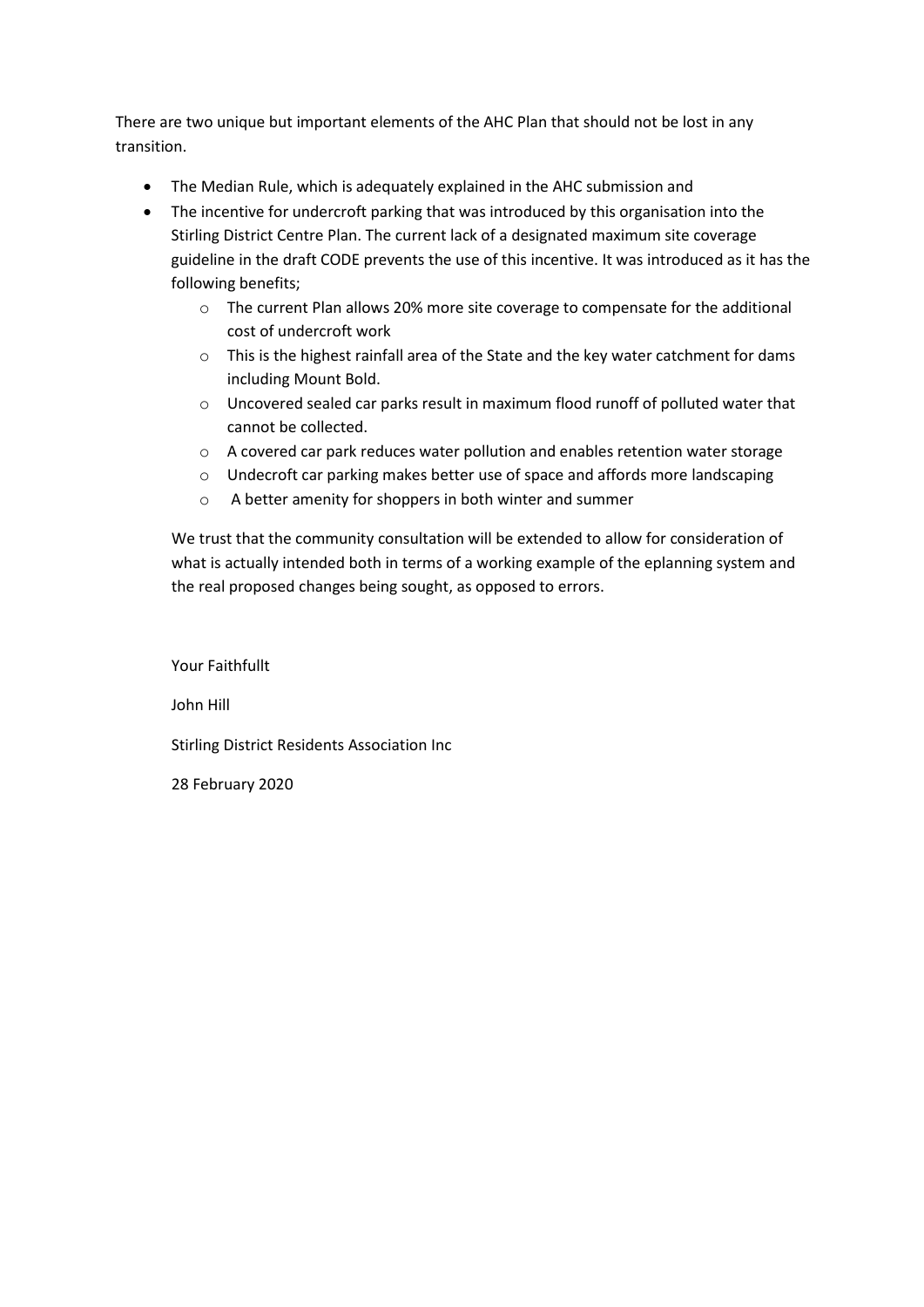# The Stirling District Residents Association Inc

PO Box 472 Stirling 5152

Newsletter number 46

#### THE STATE GOVERNMENT'S NEW PLANNING CODE

Do you want to see buildings up to 6 storeys in Stirling and other Hills townships?

Do you want a large shop built next to you in what is now a residential 'country living' zone without any notification to you or opportunity for you to oppose it?

Do you want a block of flats built next to you in a 'country living' zone?

Do you want large big box developments in small Hills townships even next to residential properties?

**All this and a lot more is possible under the new Planning CODE in its current form which is set to replace the current Adelaide Hills Council Development Plan in September 2020.**

**This new CODE is being marketed as a new more efficient computerised planning tool. In reality it appears to also be a Trojan Horse to bring in major changes to what can be developed without the community being fully aware of them combined with removal of notification and representation rights.** 

It has taken 5 months of fulltime work by an experienced planner to enable the Adelaide Hills Council to respond to the Government. The document totals 140 pages. The Mount Barker Council response is 150 pages. Both were very recently completed and put forward many questions and suggestions. Both councils expect their cost of dealing with development applications to increase under the new proposals. For the AHC response look under SPDPC agenda for 18 February and scroll down for the 140 page report, and then see if you can understand it all.

The new CODE is near impossible for the average person to understand and a major challenge for planners to understand. Some of the important concerns are:

- 6 very senior managers, including the leader, have resigned from the task force in the last few weeks. Why? How can this reflect a process that is progressing well?
- The CODE is over 3000 pages and still being added to. Even criteria such as Design Standards, which are key to development of the Design Code, have yet to be released.
- **The deadline for consultation is 28 February 2020 and to date Minister Knoll has refused to extend this.**
- The deadline for introduction of the new CODE is a date not given in September 2020 even though the Minister has agreed to a delay of three months from 1 July 2020. **Remember the CODE is planned to be an operating system dealing with all development applications in this state.**
- There are numerous errors mixed in with intended changes to existing Council Development Plans. To date there has not been a single response from DPTI on questions raised, they also have yet to see council's 140 page response. I**t is currently impossible to**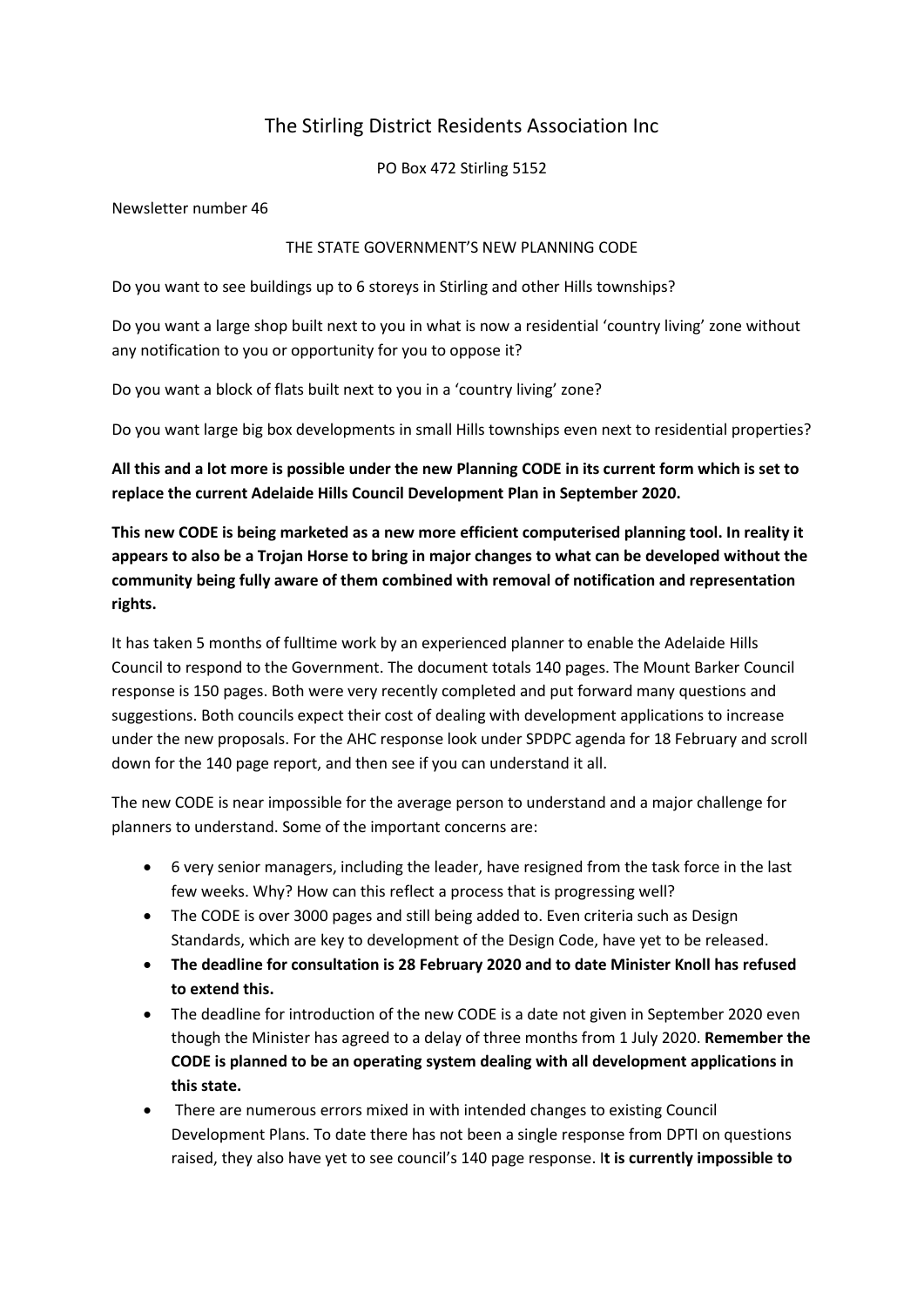# **know what is a proposed change or a mistake. So how can anyone respond by 28 February?**

- Current development zone names have been replaced by new standardised ones for all 68 councils. This makes the task of reviewing the proposals more difficult and this is further complicated by the planning guidelines not closely matching existing ones.
- Something called 'Performance Planning' has been introduced into the CODE. This effectively allows the assessing body to approve a proposed development even if it is seriously at odds with the planning guidelines for that zone. This will result in inconsistent and unpredictable outcomes. Performance Planning has been a disaster where it applies in NSW, Queensland, NZ and USA. Surely the whole idea of a development plan is to have clear guidelines for development and an expectation that they will be largely adhered to.
- Much of the code is loose and lacking clear guidelines. When combined with the introduction of Performance Planning this makes assessment outcomes a lottery.
- Desired Character Statements for each zone have been removed. They are essential for assessment guidance anywhere but even more so in the AHC area given our varied townships, rural areas, tourism, watershed and residential mix.
- Diagrams illustrating design guidelines etc. have also been removed from the plan. Words can be interpreted differently by different parties, drawings cannot.
- Removal of maximum site coverage percentages in township zones means that developers will go for maximum site coverage to assist funding applications. This will also remove the existing ability to provide a financial incentive for the use of undercover car parking in the Stirling shopping area which was introduced to encourage more efficient use of land, more landscaping as well as reducing flood risk and pollution from stormwater in this important watershed area.
- Removal of Median Rule Land Division Tool, an objective character retention guide.
- Removal of the concept of non complying developments in a zone, except for such things as an airport or oil refinery. This contributes to the removal of virtually any community representation rights.
- Reduction of the current development setback from creeks from 25m to 20m. This combined with inadequate consideration of flood and pollution mitigation in the highest rainfall area of the state suggest the exclusion of the EPA from the process. Local creeks feed Mt Bold reservoir.
- Removal of scenic routes. In this tourism reliant area?
- No real restriction of advertising material size or type.
- Reduced protection and recognition of heritage sites and areas.

# **SO WHAT SHOULD BE HAPPENING ?**

# CONSULTATION

If the Government is genuine in its intent to consult it must set out in plain, simple to understand terms, what changes it is proposing to make to the current Council Development Plans, which have been developed over many years, and what it means to the communities involved. This explanation must cover removal of notification, removal of representation rights and new concepts such as 'Performance Planning', 'Deemed To Satisfy' and 'Designated Performance Feature'.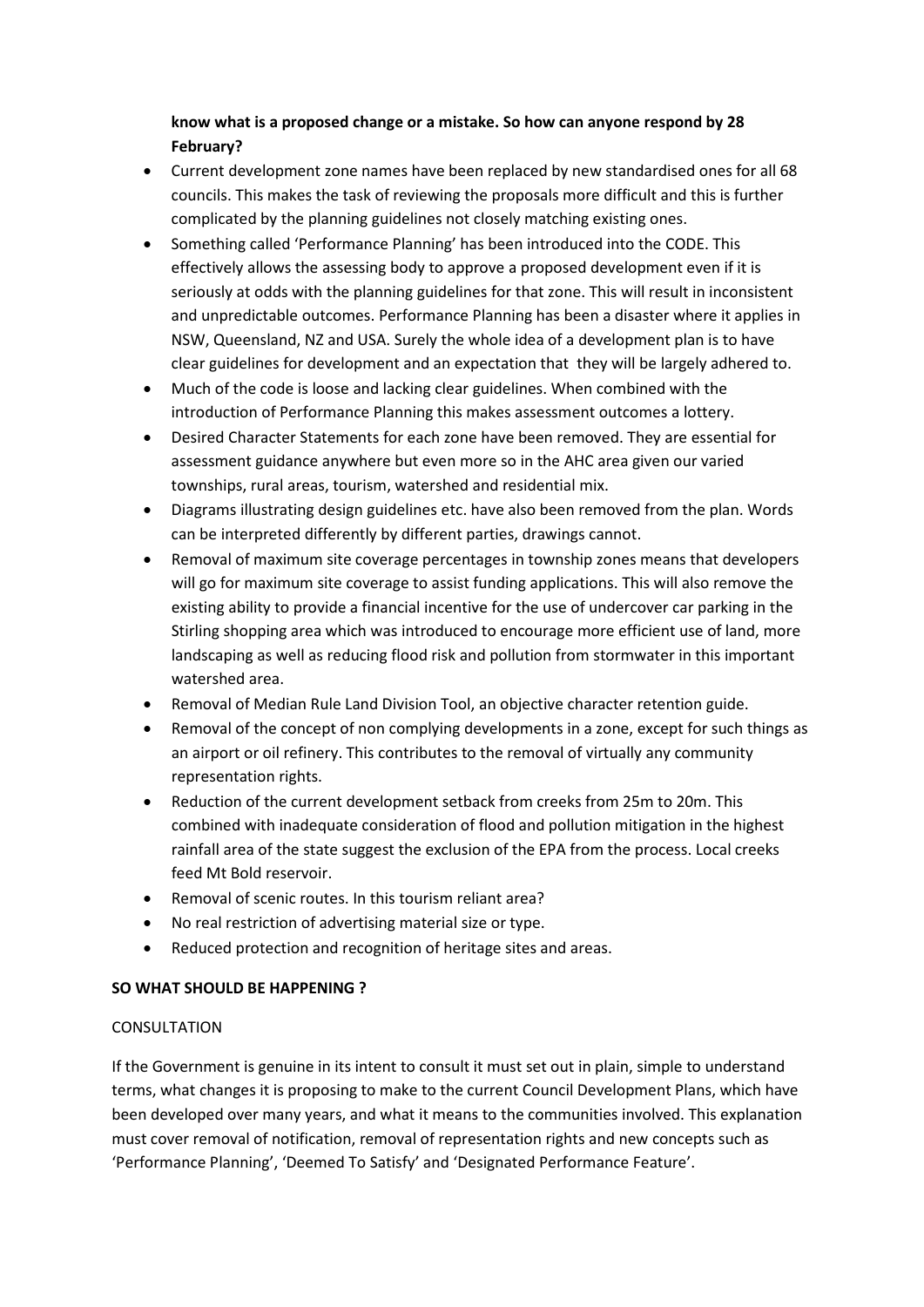DPTI needs to formally respond to and clarify the huge number of queries raised by councils and other parties to date. This should separate errors from intended changes.

Then the community should be provided with an opportunity to respond to the intended changes.

Without the above it is a meaningless and misleading definition of consultation.

#### NEW COMPUTER SYSTEM

It is both unwise and unrealistic to comment on this concept or process without seeing it work successfully in practise. There are too many recent examples of major new computer system failures, all lauded as being major advances, to be confident of satisfactory outcomes at this stage. It is a complex area even if it were simply a council by council system using existing Development Plans, however we are talking about a one size fits all system covering 68 councils.

Clearly all the data input errors must be corrected and submissions from 68 councils, all with their own unique issues that need reconciling, be dealt with before data into the system can be considered complete.

It is imperative that the ePlanning System be fully tested and operational, free of errors and incorporating the entire CODE before it is introduced to this States' planning process.

#### SUMMARY

It is far more important to have a successfully operating system that has been the subject of genuine public consultation, loaded with correct data and fully tested, than try to adhere to a pre determined deadline on such an important matter.

Because of its diversity the Adelaide Hills Council area has above average planning complexity and therefore the most to lose from a poorly introduced system.

John Hill

On behalf of the committee 24 February 2020

We urge you to contact our local member Josh Teague [heysen@parliament.sa.gov.au or 83395077], Minister Knoll, DPTI [DPTI.PlanningReformSubmissions@sa.gov.au], local newspapers or other media with your concerns about both the process and what we think are the proposed changes to our Development Plan.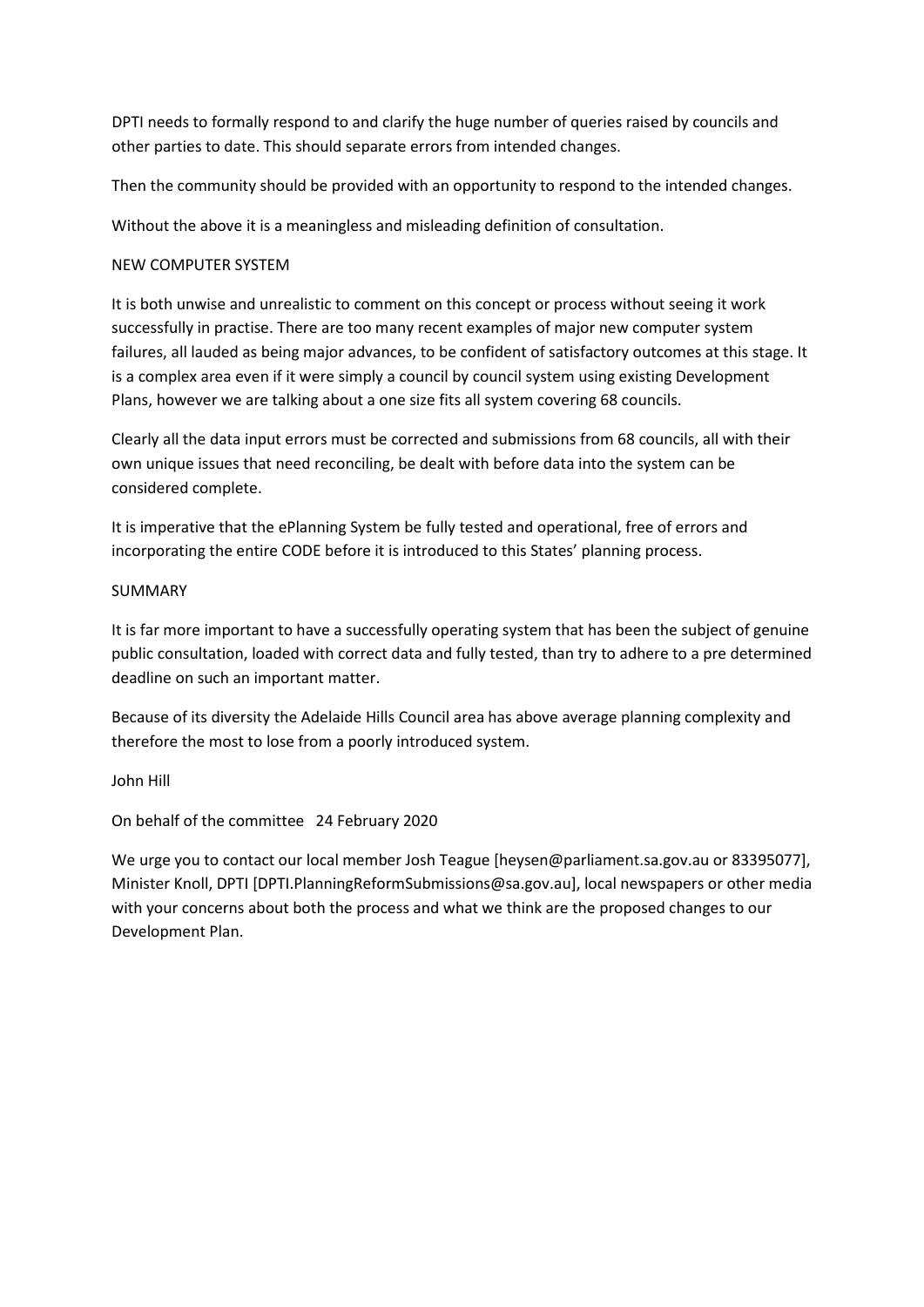#### Stirling District Residents Association Inc.

#### Po Box 472 Stirling SA 5152

The South Australian Planning Commission

Dear Commissioner,

#### [DPTI.PlanningReformSubmission@sa.gov.au](mailto:DPTI.PlanningReformSubmission@sa.gov.au)

Thank you for the opportunity to comment.

#### **SDRA submission in relation to the draft South Australian Planning and Design CODE.**

This submission is additional to the submission [response plus attached newsletter] forwarded via email on 28th February 2020 to the State Planning Commission. We have included copies of the other two.

#### **MAKEUP OF THE SA PLANNING COMMISSION**

The SA Planning Commission is composed of six members hand-picked by the State Government. In WA the Commission is composed of 17 members drawn and proposed from different sectors of the community, a far more democratic structure less likely to suffer undue influence from one sector of the community.

The obvious shortcoming of the current SA Commission structure is that it is unrepresentative of the broader community and lacks the wide range of interests, expertise and views required for establishing the democratic built environment in which you and I live.

Surely in any democracy a Planning Code that impacts everybody in this state should be established and reviewed by a much more representative body than currently exists.

The concept of this electronic Code also includes a far easier ability to change elements of it, this needs to be safeguarded. To date we have not seen any indication of how these changes can be implemented.

# **REMOVAL OF NOTIFICATION RIGHTS, REPRESENTATION RIGHTS AND NON-COMPLYING DEVELOPMENTS**

Given that any representation against a Development Application currently can only be made:

- On the basis of non-compliance or some previously unidentified consequence
- By parties impacted as defined by the 60-metre rule for a Category 2 development
- In a very short timeframe of two weeks for a written submission followed by an optional very short 5-minute verbal representation at an Assessment Panel hearing

AND

• A non-complying [category 3] definition is now virtually non-existent in the Code due to the effective removal of non-complying development categories within zones.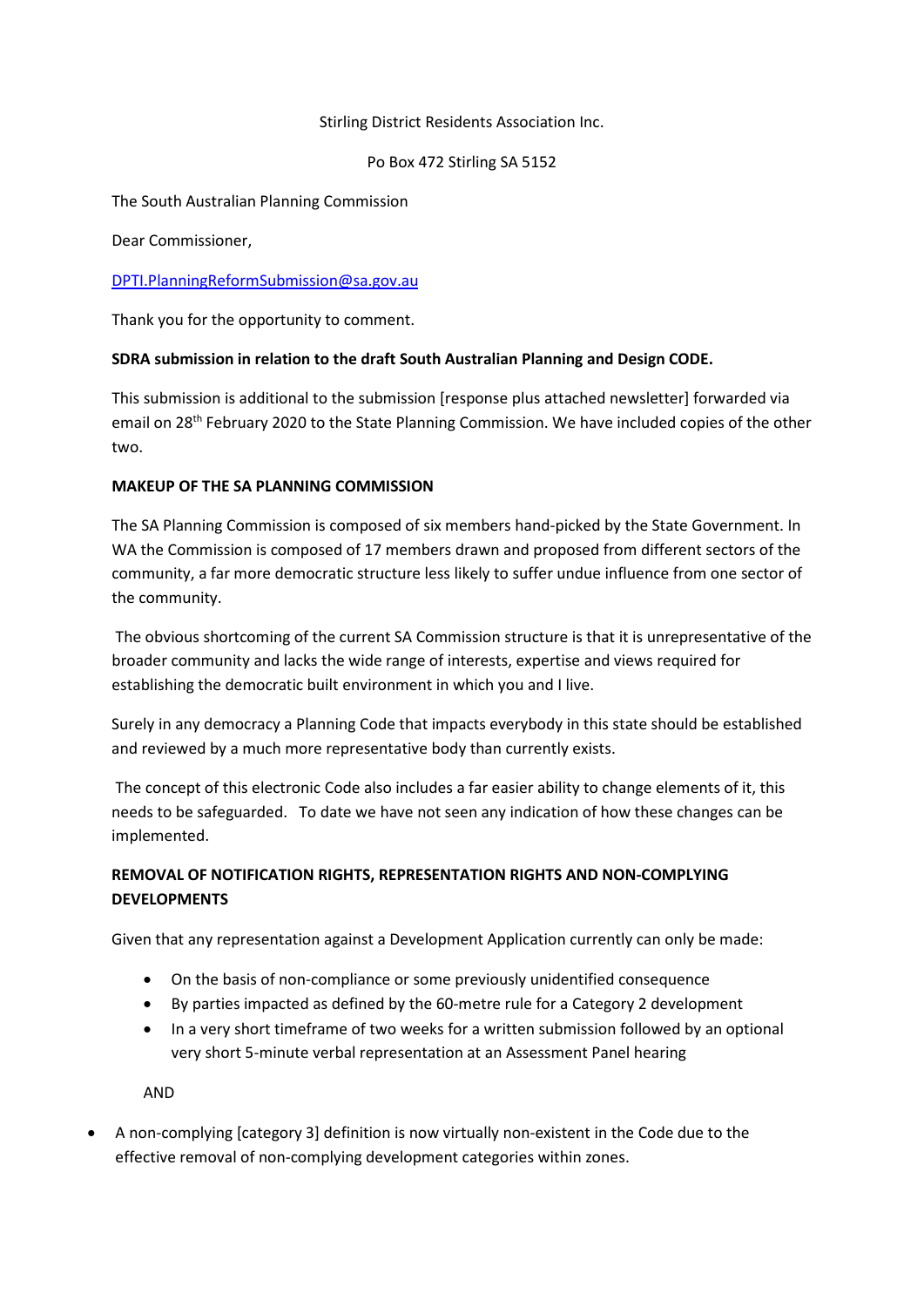It is difficult to understand why the total removal or major reduction of the above is incorporated into the CODE. This is undemocratic and will only serve to increase the incidence of inappropriate developments being approved, sometimes in error.

**We ask that notification and representation rights be retained and that appropriate lists of noncomplying development be reintroduced into the new Code.** 



# DO YOU WANT THIS NEXT DOOR TO YOU?

The photo was taken from the property next door whose owners were not advised of the development and had no rights of appeal. No Development Application was required as it was declared "deemed to satisfy", all under NSW planning legislation. **IT COULD HAPPEN TO YOU as this is exactly what is proposed under the new SA Planning Code.** 

#### **PERFORMANCE PLANNING [PP]**

Other states and countries have seen negative outcomes resulting from the introduction of PP. There are several documented reports available on this subject. We see the Adelaide Hills area as particularly vulnerable to the introduction of PP given its varied nature.

The CODE in its current form [as far as we can ascertain given the extensive number of unresolved queries relating to errors or proposed intended changes] significantly waters down safeguards against inappropriate decision making. Removal of detail character statements for each area, notification and representation rights, design diagrams and other prescriptive criteria contribute to uncertainty.

Part 7, Division 2, Subdivision 3 of the new Planning, Development and Infrastructure Act, 2019 specifies that "**decision makers cannot grant a planning consent if a development proposal is seriously at variance with the provisions in Development Plans".** However, since the introduction of 'calling in' by the commissioner the State Planning Authority [SCAP] has consistently ignored this provision. **Such approvals are illegal**, the recent Aldi supermarket in Stirling clearly falls into this category.

While the purported intent of PP is to increase flexibility in planning decisions the balance of evidence and opinion is that there are more negatives than positives to its use, these include: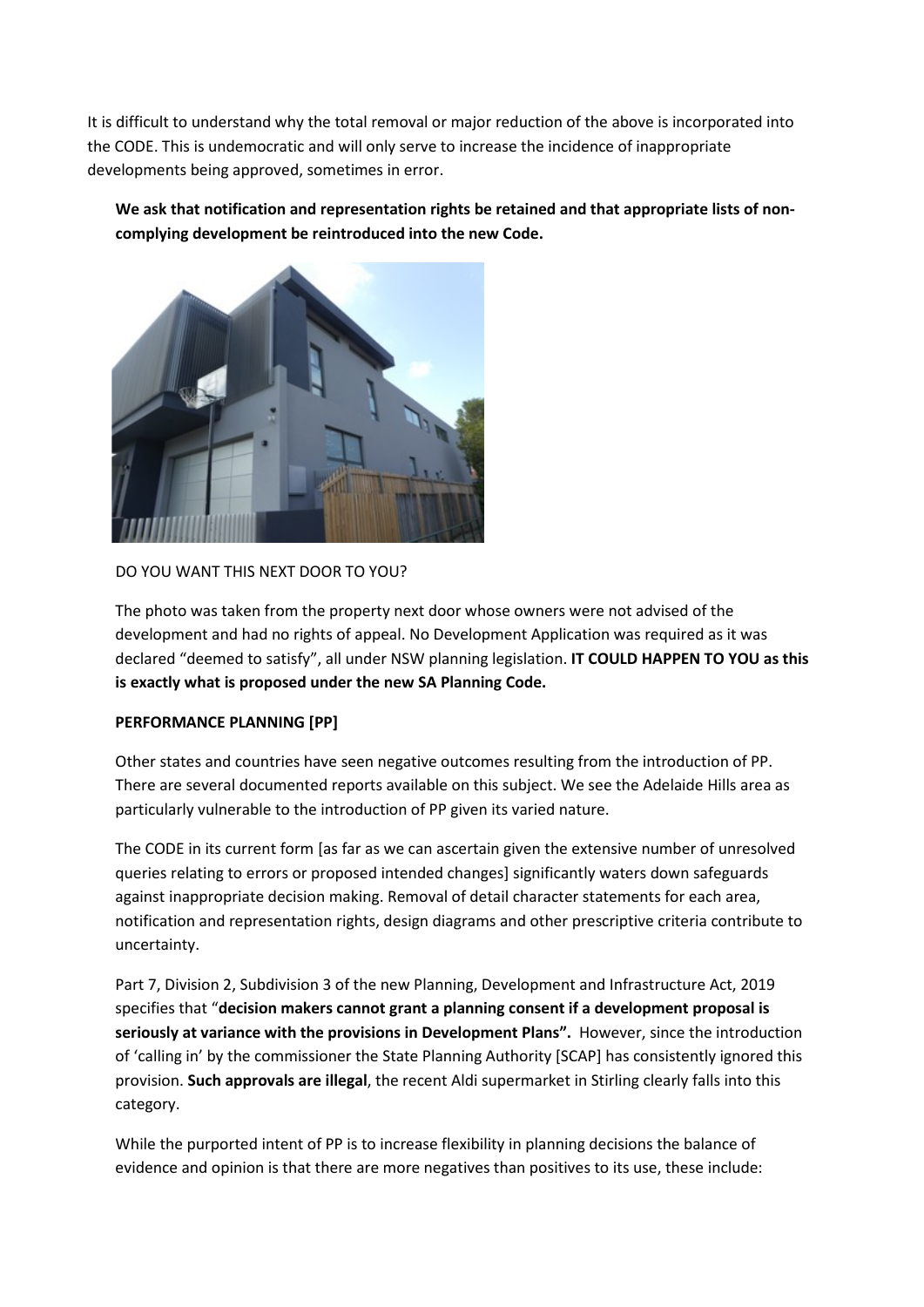- A greater number of unacceptable seriously non complying development applications
- Greater complexity of debate on the merits of a proposal because **objectivity is replaced by subjectivity** and consequent slowing down of the time to process applications on the basis of PP
- Individual developers influencing outcomes rather than outcomes being driven by a plan [by councils or state] focussed on a collective good for the community derived from good planning and consultation
- Uncertainty of development outcomes due to the overriding influence of subjective opinions, which can vary widely, rather than objective planning criteria
- Distortion of land values
- Significantly greater opportunity for corruption, due to the lack of objectivity
- Undermining of community confidence in the planning process. Communities expect clear guidelines and buy property in an area based on known planning criteria. Changes to Development Plans are subject to consultation.
- There is no provision for referral to another independent authority of an approval that has been made on the basis of subjective assessment. This is a serious removal of checks and balances that must be part of our planning laws. When added to the above list it is an unacceptable situation.

The recent approval of the Aldi supermarket at Pomona Road, Stirling is a good example of this and should be the subject of a review of the process [ we would like to be involved].

**The removal of notification requirements, representation rights and non-complying development categories, combined with the introduction of "deemed to satisfy" and "Performance Planning", is a massive removal of protection currently afforded under the current planning regulations. THE COMMUNITY MUST UNDERSTAND THE HUGE IMPACT THIS WILL HAVE, IT CAN HAPPEN TO YOU.** 

#### **EXCLUSIONS OF OTHER AUTHORITIES**

The CODE makes no provision for the inclusion of other authorities in the assessment and approval process. Recent State Government practise illustrates a clear intent to avoid referrals to very relevant authorities on specialist issues.

Of particular concern is the refusal to involve the EPA on developments that are clearly environmentally sensitive and a major consideration in specific cases.

The CODE needs to more responsible in assuring environmentally sensitive outcomes and not only allow pathways for the involvement of these authorities but enhance their powers in their sphere of operation. What are the Government's motives behind this deliberate policy?

#### **CATERING FOR BUSHFIRES AND CLIMATE CHANGE**.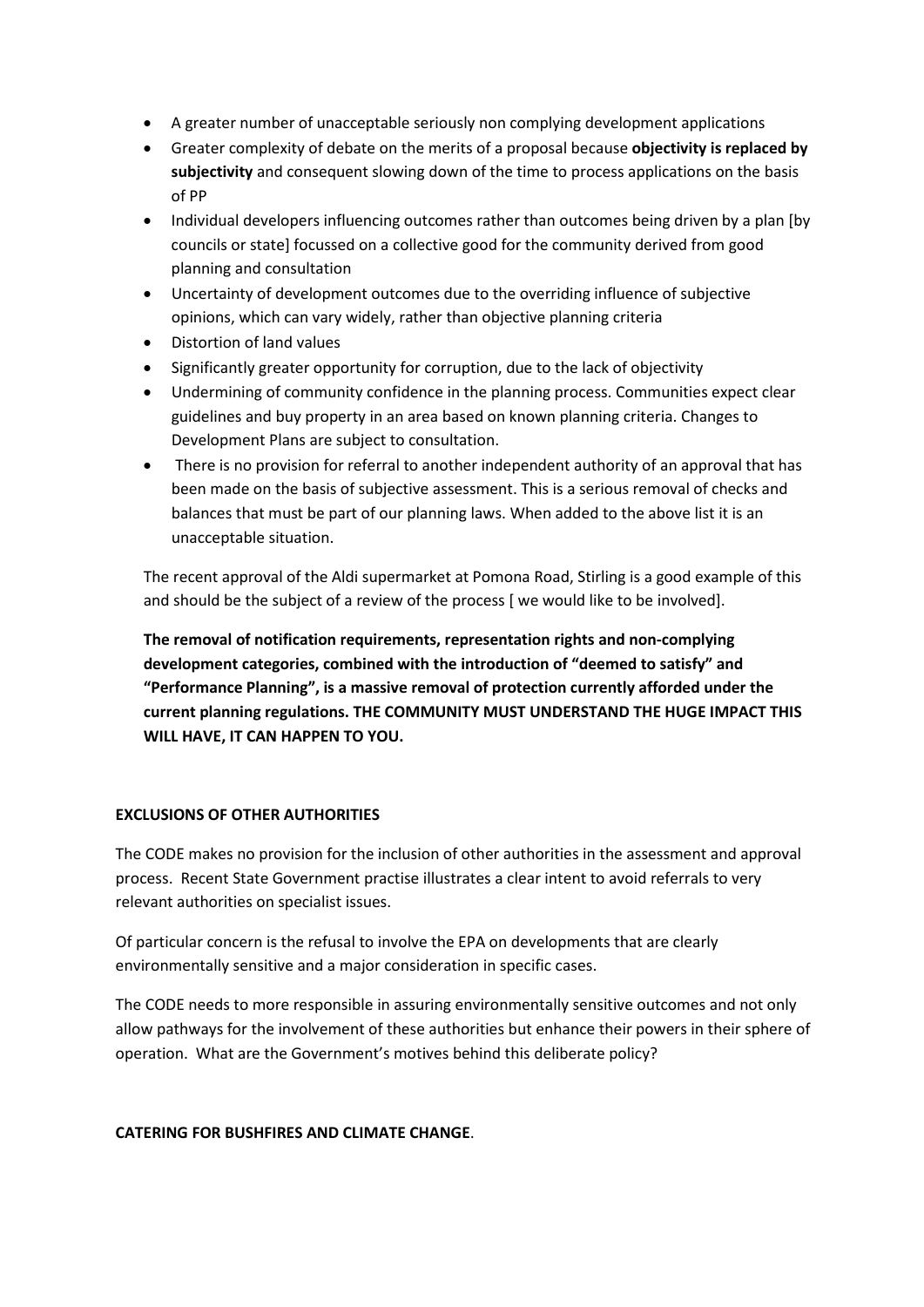There is both a Federal and State review of bushfires and climate change. The recommendations from these need to be incorporated into development plans prior to completion of the CODE. In the case of the Adelaide Hills Council bushfires are a major issue.

Completion and introduction of the CODE must be delayed until recommendations from these reviews are incorporated.

# **FLOOD AND WATER QUALITY**

This area, having the highest rainfall in the state, is the prime catchment area for Adelaide's water supply and parts of it are zoned severe flood risk.

The AHC has obtained a matching \$120,000 grant relating to flood mitigation study. This will take time to complete and the outcomes need to be incorporated into the CODE prior to its introduction.

As examples:

- businesses in Aldgate cannot obtain flood insurance cover
- The Aldgate Creek and Cox's Creek, both feed the Mount Bold Reservoir and are the most polluted creeks in the state

The CODE, in its current form, does not address either issue, in fact it further exacerbates both concerns by relaxing planning guidelines and processes. Water is both an incredibly important and potentially destructive commodity in our community and much more work is required to address it appropriately in our Development Plans.

# **SHOPS AND COMMERCIAL DEVELOPMENTS IN RESIDENTIAL ZONES**

The CODE envisages a major expansion in size and in nature of shops and commercial development allowed in residential areas. In addition, if they are "deemed to satisfy" [which the CODE supports], means that residents will not even be notified of such developments alongside their house.

Both aspects of the above are totally unacceptable to this community. They defeat the concept of residential zones, amenity of this area and democratic rights of the community. We are at a loss to understand how the Commission can consider this acceptable.

In this area there has always been a clear distinction between shopping areas and residential areas. There are many small towns and villages in the AHC area so proximity to shops is not a real issue. The recent significant increase in availability of online shopping and home deliveries justifies a reduction of commercial development in residential suburbs never mind an increase, as does the expansion of Mount Barker.

Comments in the next heading on the AHC Township Plan also apply to the above.

# **DIFFERENT FORMS OF RESIDENTIAL DEVELOPMENT**

This subject was the focus of extensive consultation during the 14 year [surely a record] Adelaide Hills Township DPA Report which required involvement of DPTI and sign off by The Minister.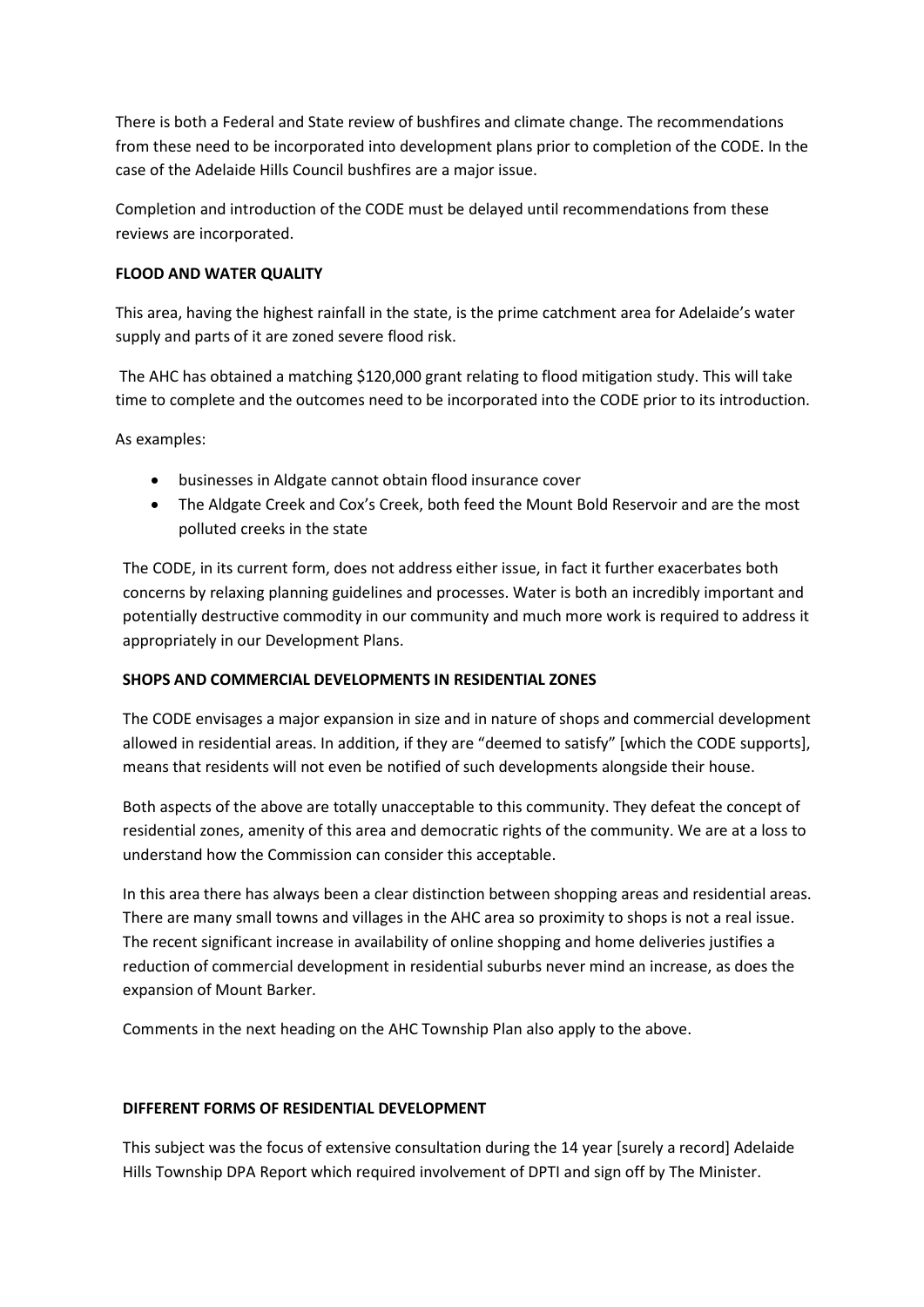Making major changes after this recent extensive process defies both the reason for and concept of community consultation.

We recognise the importance of multiple forms of residential development to meet, in particular, accommodation needs of older residents who do not want to be forced to move from an area that affords the continued support of family and friends. **These areas must have easy pedestrian access to shops which will provide convenience as well as reduce the reliance on use of cars. In other words, adjacent to townships.**

However, the introduction of flats and similar medium density type development into what is currently defined as country living or equivalent zones will undermine the character of these Adelaide Hills residential areas and should not be accepted. Most residents chose to live here to avoid more intensive development.

# **BUILDING HEIGHTS**

The current building height limit in residential areas and townships is two storeys. The code refers to the term 'medium scale' in relation to development in the Hills townships. This is defined as between 3 and 6 storeys.

All AHC townships are small and can only realistically be described as villages. The whole character of the area, including tourism appeal, is based on this attraction. We cannot support development above two storeys in any AHC township, including Stirling, [we are advised this is also council's view]. The only variation to this to be the use of under croft parking, with the Code's 1.2m limit. Our other submission document details the advantages of under croft parking in this area.

Virtually all trees in AHC townships are deciduous. This means that building heights will have a significant visual impact from the other side of the road despite any setback above a second storey height. We also need all the sunshine we can get in winter given the cooler temperatures. Adelaide Hills temperatures are usually about 6 degrees below Adelaide city temperatures.

# **DESIGN STANDARDS**

The Design Standards Document has yet to be introduced into the Code.

Even if the Design Standards is a high-quality document it will only have the status of guidelines. Therefore, as many urban design principles as possible must be incorporated into the Code to give them appropriate status i.e.to allow consideration of them in the assessment of what is deemed "seriously at variance" in any Development Application.

Absence of the above will indicate that the Government does not fully support good design standards. Many SCAP decisions indicated lack of proper consideration for design standards.

 There are a large number of areas, some not applicable to this area, where currently we are not getting good urban design outcomes including:

- o corporate branding and signage of buildings
- o big box developments
- o apartment developments